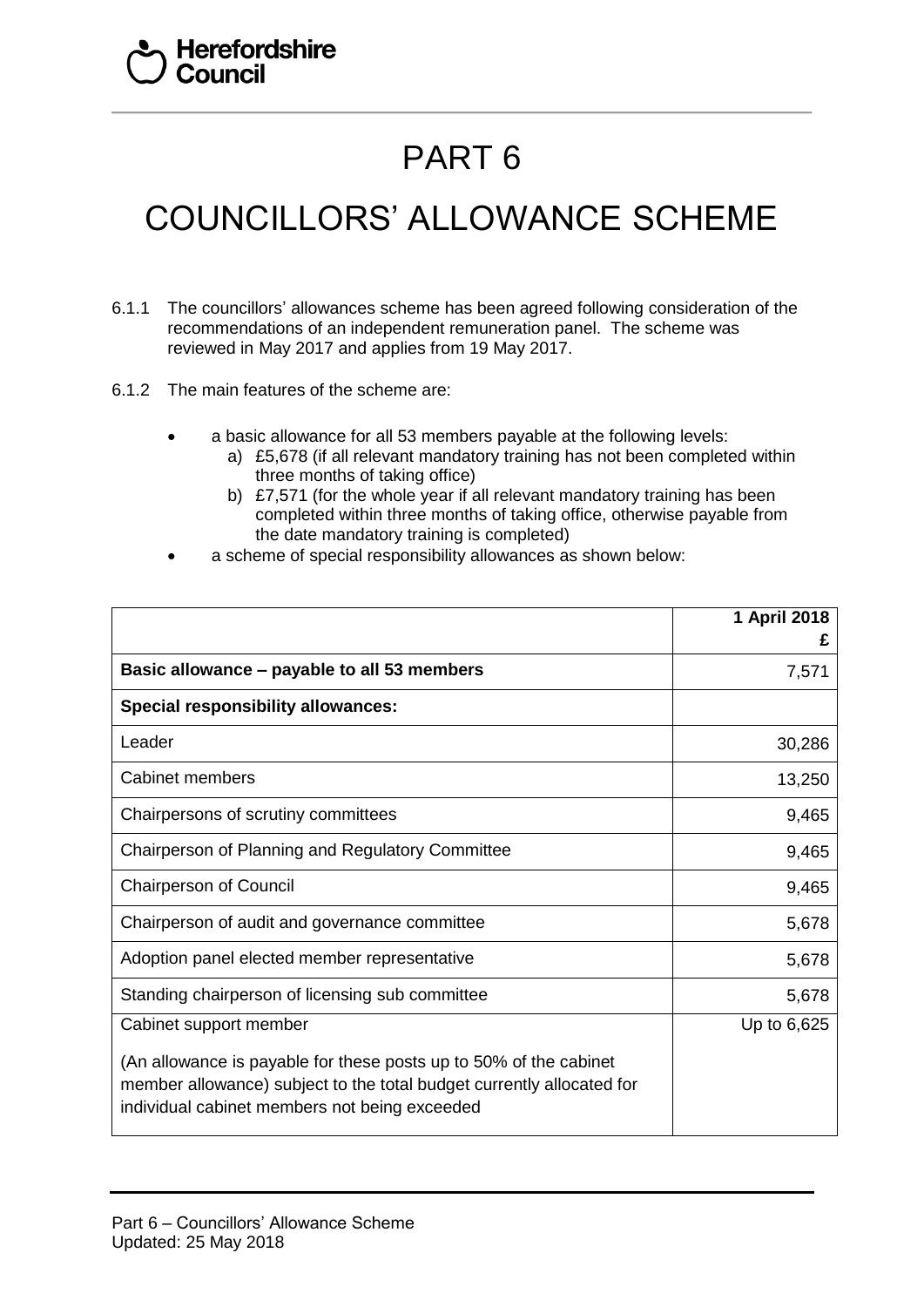|                                                                              | 1 April 2018                 |
|------------------------------------------------------------------------------|------------------------------|
| Group leaders                                                                | 1,667                        |
| (provided group membership exceeds 10% of the council's total<br>membership) | and £124 per<br>group member |

- Special responsibility allowance to be in addition to basic allowance. Excluding group leaders' allowance, only one special responsibility allowance is payable per elected member.
- A childcare and dependants' carers' scheme: allowances payable for eligible duties where costs are incurred in the care of children aged 16 or under, and in respect of other dependants where there is medical or social work evidence that care is required, and where the work claimed for has been undertaken by persons other than family members resident in the household; all claims must be evidenced by receipts and will be paid at the current market hourly rates.
- All allowances to be updated annually in line with the national joint council for local government services pay award.
- 6.1.3 In addition attendance whether as an appointed member or at the invitation of a director, cabinet member or chairperson of the relevant body at any of the following will entitle a councillor to claim for travel and subsistence:
	- (a) Council meeting
	- (b) Council committee and sub-committee meeting
	- (c) Any of the other bodies described in this constitution including cabinet meetings;
	- (d) A working group established by any one of the above bodies;
	- (e) Official briefing session called by the chairperson of Council, leader, cabinet member, chairperson of a committee, sub-committee, working group, or by a group leader or his/her substitute - such attendance being limited to one councillor from each group per session;
	- (f) Meeting of any other approved body.
- 6.1.4 The undertaking by any of those listed below of any duty associated with the council or its committees and other bodies approved for such purposes by the chief executive or monitoring officer in consultation with the leader:
	- (a) The chairperson/vice chairperson of council
	- (b) A cabinet member
	- (c) The chairperson/vice chairperson of any committee, sub-committee or working group
	- (d) The leaders of the political groups